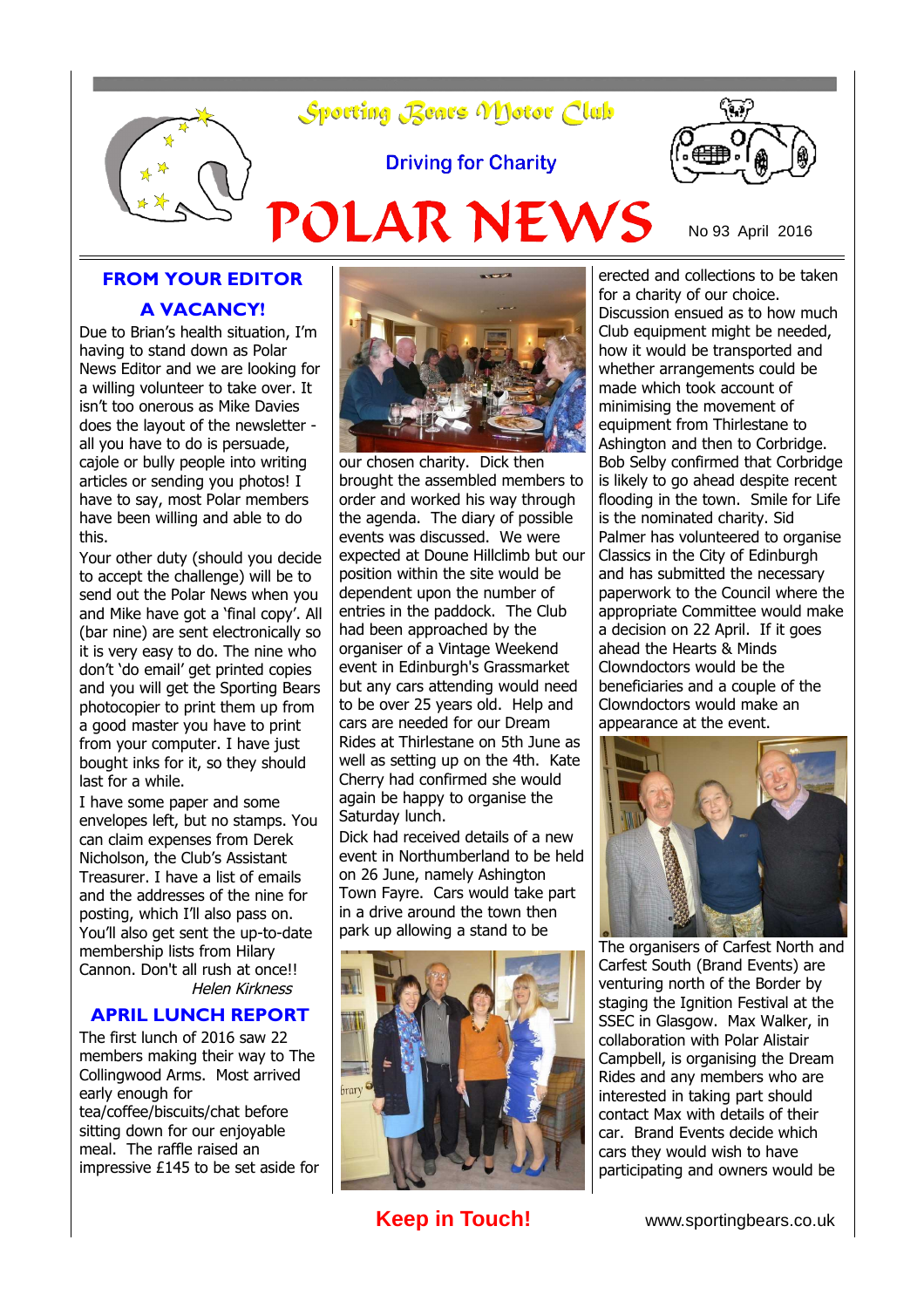advised accordingly. Dick had been asked to seek nominations for a Scottish charity to benefit. Fiona suggested it be Whizz-Kidz as it is based in Glasgow and also was first nominated by Alistair a number of years ago. Whizz-Kidz would likely benefit by a substantial sum so Fiona suggested that perhaps an alternative charity could be given the lunch donations.

Note: A decision has been made to donate the lunch money to James Rennie School along with any money raised at Doune.



Another new event taking place this year is the Royal Deeside Speed Festival on 21 August. It is now too late to go as a Club as all stand space has been allocated but it was decided to move the date of the next lunch to allow Dick and Pat, and any others members interested, to attend as members of the public and ascertain if it would be a worthwhile event for next year's calendar.

Finally Andrew confirmed that the Club is entered for Bo'ness Hillclimb but the club stands may be moved to a different part of the estate. Dick then moved on to the remaining items on the agenda. He advised that a new North East region had been set up with Tony Beverley as the Area Rep. Membership would cover those living in Teesside and further south.





He reiterated the Club position that members from any region are always welcome to participate in events throughout the country. Dick and Pat had attended the recent AGM and received a warm welcome where they met the new Chairman and her Deputy. Keith and Ann Davison had attended the Wake Up Ball at Sharnbrook in Bedfordshire which was ably organised by Baz Firth. As longtime members of the Sporting Bears they were surprised that they only recognised 6 other Club members! A large contingent from the Lamborghini Club were in attendance.



Keith then led a discussion on which direction the Club was going in and expressed his disappointment at the lack of "driving" events as opposed to Dream Ride events. Dick acknowledged that some day events were held by the more southerly regions but their membership came from a much smaller area making it easier to organise this type of event. Robert Daniel suggested that we have an annual informal Polar weekend away and this wouldn't need the production of route books etc. The meeting agreed that this was worthy of further consideration.

A card for Brian Kirkness had been circulated during the afternoon and signed by all present. Helen had intimated that she would wish to temporarily cut back on her involvement with the Polars during Brian's illness and asked that a replacement Editor for the Polar News be sought. Anyone willing to take on this role should contact Dick.

Please note that the date of the next Polar lunch has been moved back to Sunday 28 August to accommodate the date of the Royal Deeside Speed Festival.

Fiona Davies

### **FROM YOUR POLAR REPRESENTATIVES**

Our Polar year started in February when Pat and I took the unprecedented step (so we understand) of a Polars' organiser attending the AGM. We were delighted and a trifle embarrassed to receive a round of applause for this feat. The results of this meeting have been reported elsewhere. For us the main points of the meeting were the election of Lisa Binfield as Chair, and Jo Parish as Vice Chair, the first time that this position has existed. Our best wishes to Mike McSean who has adopted the job of Club Archivist. There were also several changes to the Club rules, a full copy of which appears in the latest Bear Facts. The year has started off on a good note at Doune, as none of last year's antics were repeated this year, and those few of us attending had a very pleasant day. The forthcoming events are listed at the end of this issue; could we please ask everyone to attend these events if they can spare the time. While we appreciate that some are not as lucrative as Dream Rides, nevertheless they do raise some money and more importantly the profile of the Bears with the public and the general motoring fraternity. We had a total of five cars at Doune and for the additional events in our Email of  $21<sup>st</sup>$  February we received virtually no interest. For the first two, i.e.

# **Visit us on the Web!** www.sportingbears.co.uk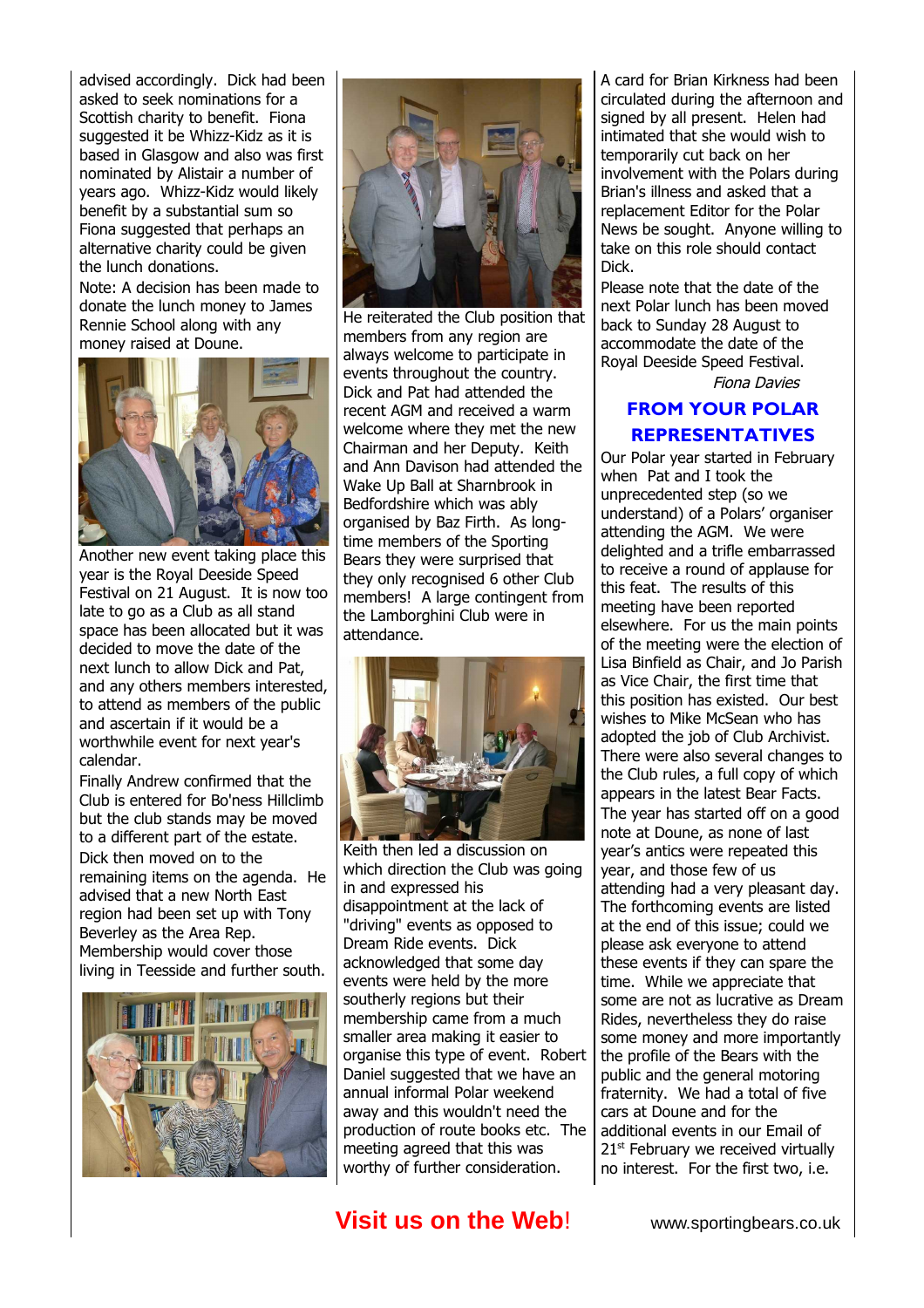the ABF event at Glencorse barracks in March, and the Vintage event in the Grassmarket in Edinburgh, we have had to notify the organisers that we have not received sufficient interest to make an official SBMC presence worthwhile. Hopefully things will be better for the remaining additional events, since we have received some interest in the Ashington Town Fayre in June, and for the Royal Deeside Speed Festival in August, which we hope to make into a loose social gathering. In order to accommodate this, we have moved the date of the August lunch to the 28<sup>th</sup>, to avoid a clash with the Deeside event on the  $21<sup>st</sup>$ . Could you please note that we need helpers at the Thirlestane Dream Rides, both to assist with setting up on the Saturday and at the event itself on the Sunday. Please advise us at the Polarbears address if you can assist on either

of these two days. A further event this year is the Ignition Festival at the SECC in Glasgow on 5-7 August. Max Walker has been approached by the organisers to provide a Dream Rides event in a similar manner to Carfest North and South. If you would like to be a driver here please contact Max direct. However, Max may be looking for helpers on any one of the days so if you're interested in turning out please contact us.

Dick and Pat Nortcliffe

### **DOUNE HILL CLIMB**



Thanks to Dick, we were again able to attend the opening Hillclimb of the season at Doune, near Stirling. After the difficulties last year with the number of entries and space in



the paddock, and the event overrunning, they reduced the number of entries so there was more space for everybody, including us! So we arrived early and claimed our territory, as you do, and soon had the new marquee up and our bears displayed for adoption. Lined up in front were Ron's TVR Chimaera, Fiona's nice new Mazda MX5 replacing her Toyota MR2, Jeff and Mary-Jane's Marcos, Robert's Rolls Royce Silver Spur, and my Porsche 911 Carrera. With Dick and Pat bringing all the gear, and Mike Davies who I haven't mentioned so far, we soon had everything under control.



The organisers were very helpful, and came and asked for some details of our events this year for the commentary. We were also invited to take part in the lunchtime run up the hill, and Jeff, Ron and I had a go at that. Even at low speeds, the track is really narrow, and the racing line is simply "drive in the middle and don't hit any walls, fences, bankings or people" which is easy at the speeds we are allowed to go, but looks as if it will

be really scary at the speeds competitors are going. Maybe I just have an overdeveloped sense of my own mortality.

I enjoy a wee hillclimb visit because the paddock is open and nobody is too precious about keeping you away from the cars - and considering the number of classes, there's something there for everybody! We ended up chatting





**See You Soon!** www.sportingbears.co.uk